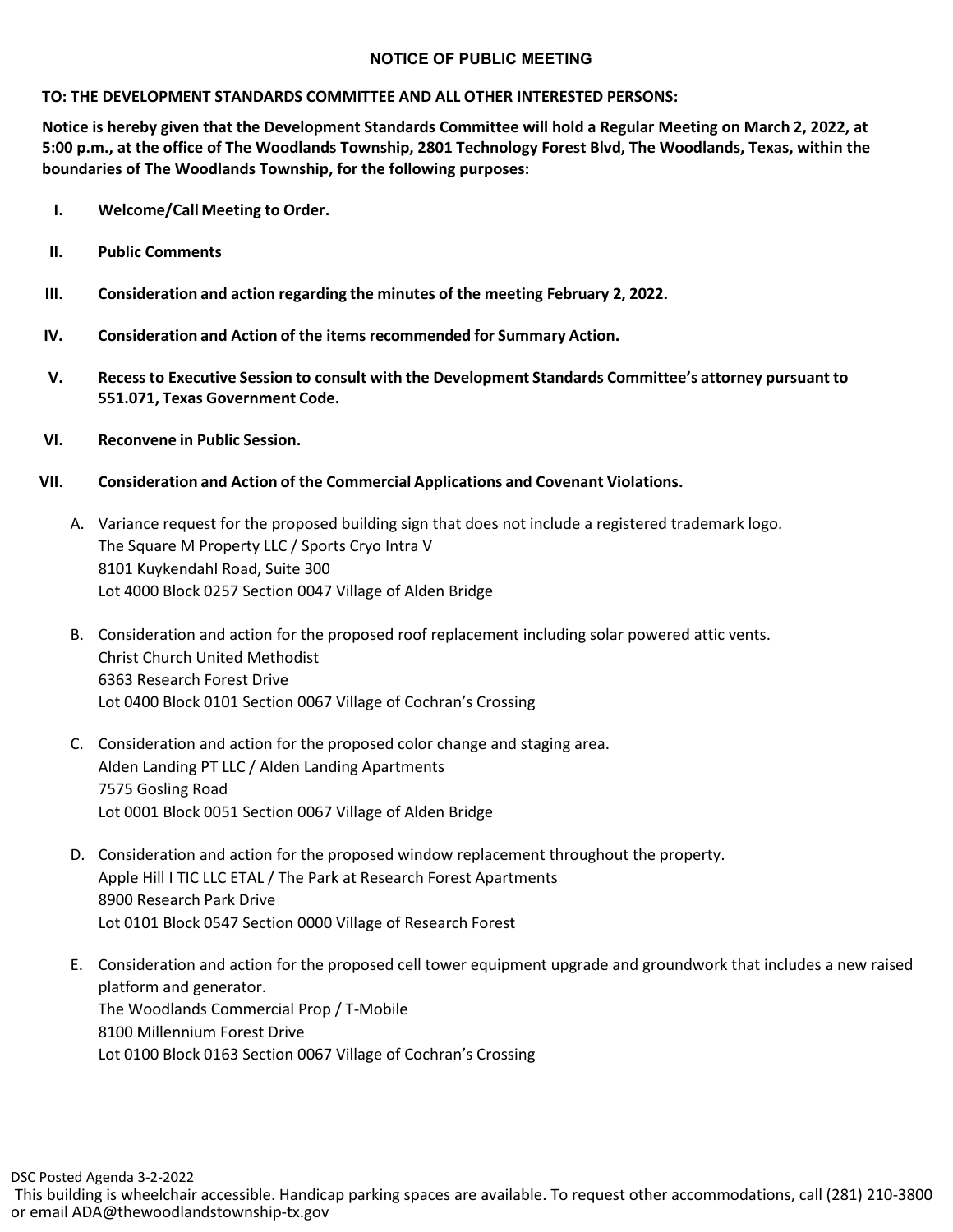- F. Consideration and action for the proposed color change. Extra Space Properties TWO LLC / Extra Space Storage 12190 W Branch Crossing Drive Lot 0120 Block 0078 Section 0046 Village of Sterling Ridge
- G. Consideration and action for the proposed forest preserve reforestation plan resulting from unapproved mid growth clearing. Latrelles College Park LP / Wendy's 6670 Woodlands Parkway Lot 0300 Block 0592 Section 0046 Village of Sterling Ridge

## **VIII. Consideration and Action of the Residential Applications and Covenant Violations.**

- 1. Variance request for a proposed front door expansion exceeds maximum living area allowed by 12 square feet per the Development Criteria for Section 36, Sterling Ridge. Doran Oancia 34 North Terrace Mill Circle Lot 13 Block 01, Section 36 Village of Sterling Ridge
- 2. Proposed room addition will exceed the maximum living area allowed per the Development Criteria for Section 76 of Alden Bridge. Dakshina M. Valiveti 114 West Hobbit Glen Drive Lot 20 Block 01 Section 76 Village of Alden Bridge
- 3. Variance request for a proposed room addition that exceeds the maximum living area allowed per the Development Criteria for Section 4, Sterling Ridge. Karen Hughey 30 East Thymewood Place Lot 06 Block 01, Section 04 Village of Sterling Ridge
- 4. Variance request for a proposed patio cover with fireplace and summer kitchen that encroaches the rear 20 foot setback. Darryl Centanni 70 West Mirror Ridge Circle Lot 09, Block 01, Section 18 Village of Indian Springs (TWA)
- 5. Variance request for proposed paver patio that does not respect the 10 foot rear easement. Mark Crabbe 19 Kayak Ridge Drive Lot 05, Block 02, Section 01 Village of Creekside Park
- 6. Variance request for proposed paving and privacy wall that does not respect the five foot side easement. Steven McNeely 45 Seasonal Crest Circle Lot 26, Block 01, Section 38 Village of Creekside Park West
- 7. Variance request for a proposed rear fence that will exceed the maximum height allowed. Mark Edward Anderson 18 Bardsbrook Circle Lot 05 Block 03, Section 39 Village of Sterling Ridge

DSC Posted Agenda 3-2-2022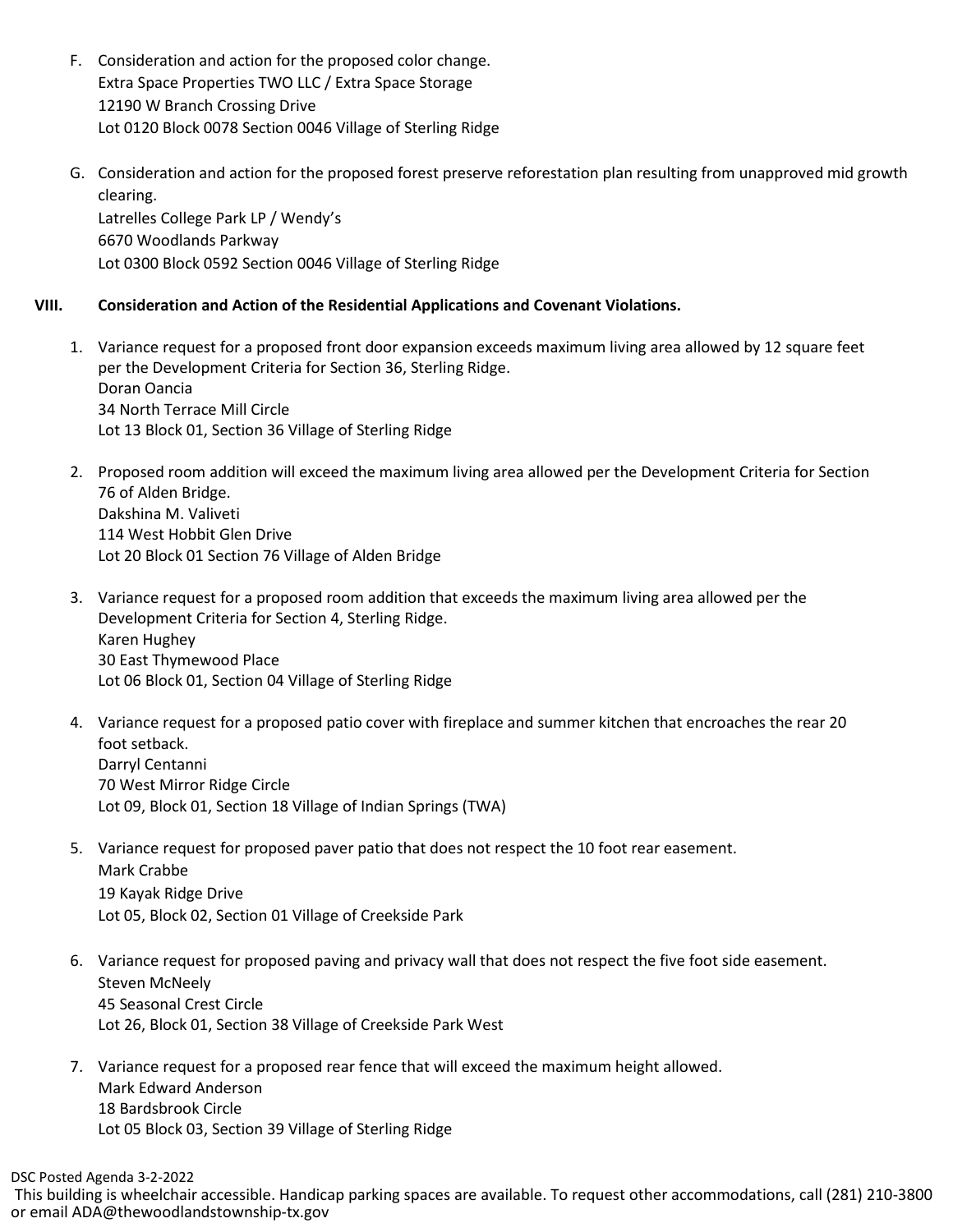- 8. Variance request for an existing Little Free Library that is in the Street Rights of Way. Christian Cuesta 6 Cane Mill Place Lot 21 Block 03 Section 13 Village of Alden Bridge
- 9. Variance request for existing paving that does not respect the side five foot and rear 10 foot easements. Stacy L Wolf 63 Rhapsody Bend Drive Lot 48, Block 01, Section 27 Village of Sterling Ridge
- 10. Variance request for an existing trellis that exceeds the maximum height allowed and artificial turf application was submitted without the required cross section of base layers.. Jason Piefer 11 Julian Woods Place Lot 24, Block 01, Section 20 Village of Indian Springs (TWA)
- 11. Variance request for an existing storage building encroaches into the 5 foot side yard easement and has an unacceptable plastic roof material for a detached building. Michael P. Oviatt 31 Ginger Bay Place Lot 46 Block 03 Section 03 Village of Alden Bridge
- 12. Variance request for existing play structure that does not respect the rear 10 foot easement and has an elevated floor area that exceeds the maximum height allowed. Nicholas Khazzoum 71 Wyatt Oaks Drive Lot 50, Block 02, Section 22 Village of Creekside Park West
- 13. Variance request for existing driveway borders that exceed the maximum width allowed of 18" on each side of driveway. Jerod Davenport 2 East Cottage Green Street
	- Lot 01 Block 04 Section 35 Village of Alden Bridge
- 14. Consideration and action regarding a Short-Term Rental application Xiaomeng Jiang 94 East Trace Creek Dr Lot 03, Block 2, Section 3, Village of Indian Springs
- 15. Request for approval for a renewal of a Short Term Rental property. Rabia Shaikh 7 Old River Place Lot 10, Block 2, Section 34 Village of Alden Bridge
- 16. Request for approval for a Short Term Rental property. Dominic and Lauriane Jackson 6 Bowie Bend Court Lot 40, Block 1, Section 1 Village of Harpers Landing at College Park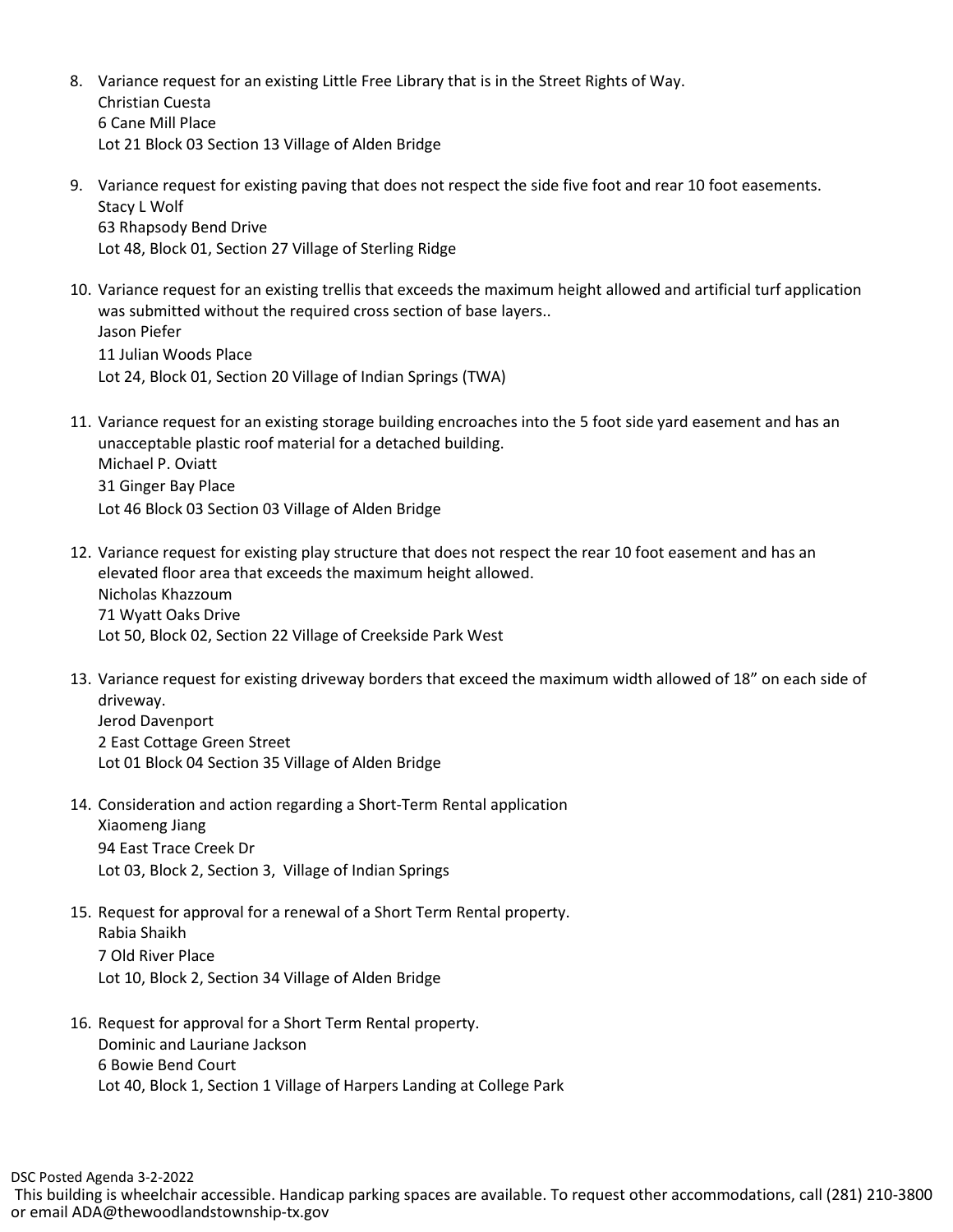- 17. Request for approval for a Short Term Rental property. Jeffrey & Noelani Solomon 67 North Rambling Ridge Place Lot 58, Block 2, Section 4 Village of Harpers Landing at College Park
- 18. Request for approval for a Home Business Consultant/Advisor on logistics. Arthur J. Bredehoft 10 East Cottage Green Street Lot 03 Block 04 Section 35 Village of Alden Bridge
- 19. Request for approval for a Home Business Firearms Dustin Bruce 10 Fury Ranch Place Lot 58, Block 01, Section 24 Village of Creekside Park
- 20. Consideration and Action to proceed with legal action, regarding failure to comply with the Covenants and Standards for outstanding violations on the property. John A & Guldina Matt 15 West Beckonvale Circle Lot 2, Block 2, Section 6 Village of Sterling Ridge
- 21. Consideration and Action to proceed with legal action, regarding failure to comply with the Covenants and Standards for outstanding violations on the property. Christopher L & Megan B Reed 74 North Bluff Creek Circle Lot 24, Block 2, Section 73 Village of Alden Bridge
- 22. Consideration and Action to proceed with legal action, regarding failure to comply with the Covenants and Standards for outstanding violations on the property. Edgar Sanjuanero 46 Wood Drake Place Lot 58, Block 1, Section 4 Village of Creekside Park West
- 23. Consideration and Action to proceed with legal action, regarding failure to comply with the Covenants and Standards for outstanding violations on the property. Shelly Felton 76 Benton Woods Court Lot 2, Block 1, Section 43 Village of Alden Bridge
- 24. Consideration and Action to proceed with legal action, regarding failure to comply with the Covenants and Standards for outstanding violations on the property. Travis Gilbert 154 West Drifting Shadows Circle Lot 56, Block 1, Section 4 Village of Harper's Landing at College Park
- 25. Consideration and Action to proceed with legal action, regarding failure to comply with the Covenants and Standards for outstanding violations on the property. Elaine P Jaranilla 123 South Spinning Wheel Circle Lot 4, Block 2, Section 56 Village of Sterling Ridge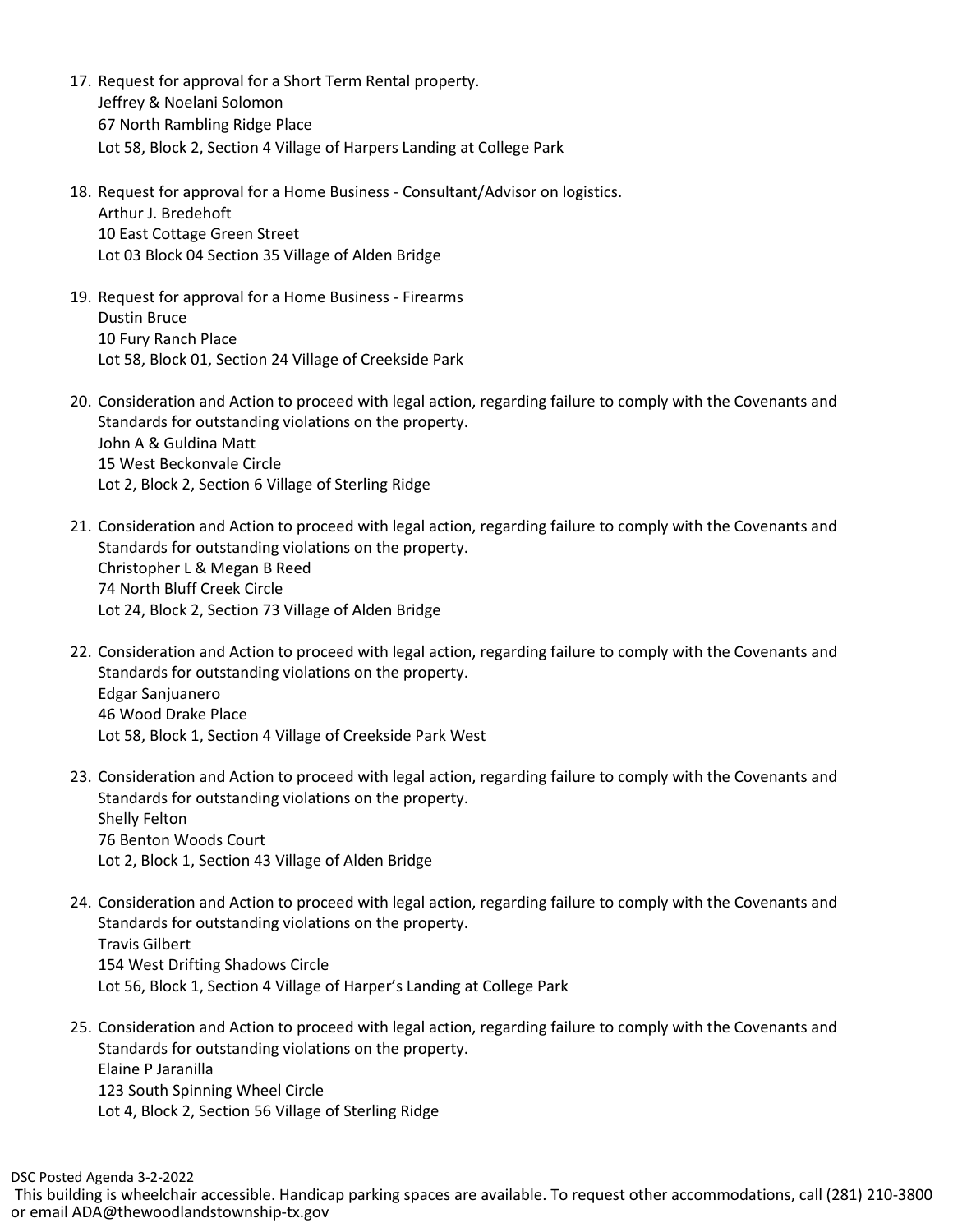- 26. Consideration and Action to proceed with legal action, regarding failure to comply with the Covenants and Standards for outstanding violations on the property. Rojas Family Trust 15 Garden Lodge Place Lot 26, Block 3, Section 26 Village of Sterling Ridge
- 27. Consideration and Action to proceed with legal action, regarding failure to comply with the Covenants and Standards for outstanding violations on the property. Hector Maximiliano Cabrejos Saavedra 123 East Sundance Circle Lot 22, Block 3, Section 59 Village of Alden Bridge
- 28. Variance request for an existing basketball goal that is not located at least 20 feet from the street pavement edge or no less than halfway up the drive or adjacent to the dwelling or garage. Anthony and Amy Nash 203 Rockwell Park Blvd Section 15, Block 01, Lot 09 Village of Creekside Park
- 29. Variance request for a basketball goal that is not located at least 20 feet from the street pavement edge or no less than halfway up the drive or adjacent to the dwelling or garage. Christopher Laursen 11 Glory Garden Way Lot 04, Block 06, Section 36 Village of Creekside Park
- 30. Request for Rehearing for a proposed exterior color change on a new home construction that was previously disapproved by the Development Standards Committee on February 2, 2022. Jonathon Johnson 38 West Bracebridge Circle Lot 12 Block 03, Section 12 Village of Indian Springs TWA
- 31. Request for Rehearing for existing walkways that exceed the maximum width of four feet allowed, are not located a minimum of one foot from the property lines and exceed the maximum percent coverage of 45% of hard surface area allowed on the lot that was previously disapproved by the Development Standards Committee on January 5, 2022. Ahmad R Sahebjami 146 Golden Autumn Place Lot 12 Block 03 Section 84 Village of Alden Bridge
- 32. Variance request for Concept Proposed detached patio cover, fireplace and summer kitchen that will not respect the 20 foot rear setback, and size, mass, scale, proportion may have an adverse impact on adjacent properties and in the neighborhood. John Packard 7 Petaldrop Place Lot 31, Block 1, Section 64 Village of Alden Bridge
- 33. Variance request for a Proposed Patio cover that encroaches the 10 foot and 25 foot platted building line and 10 foot easement, is not in keeping with the character of the neighborhood and is not architecturally compatible. Allen Kinchen 3 Quince Tree Place Lot 98, Block 02, Section 04 Village of Harpers Landing in College Park